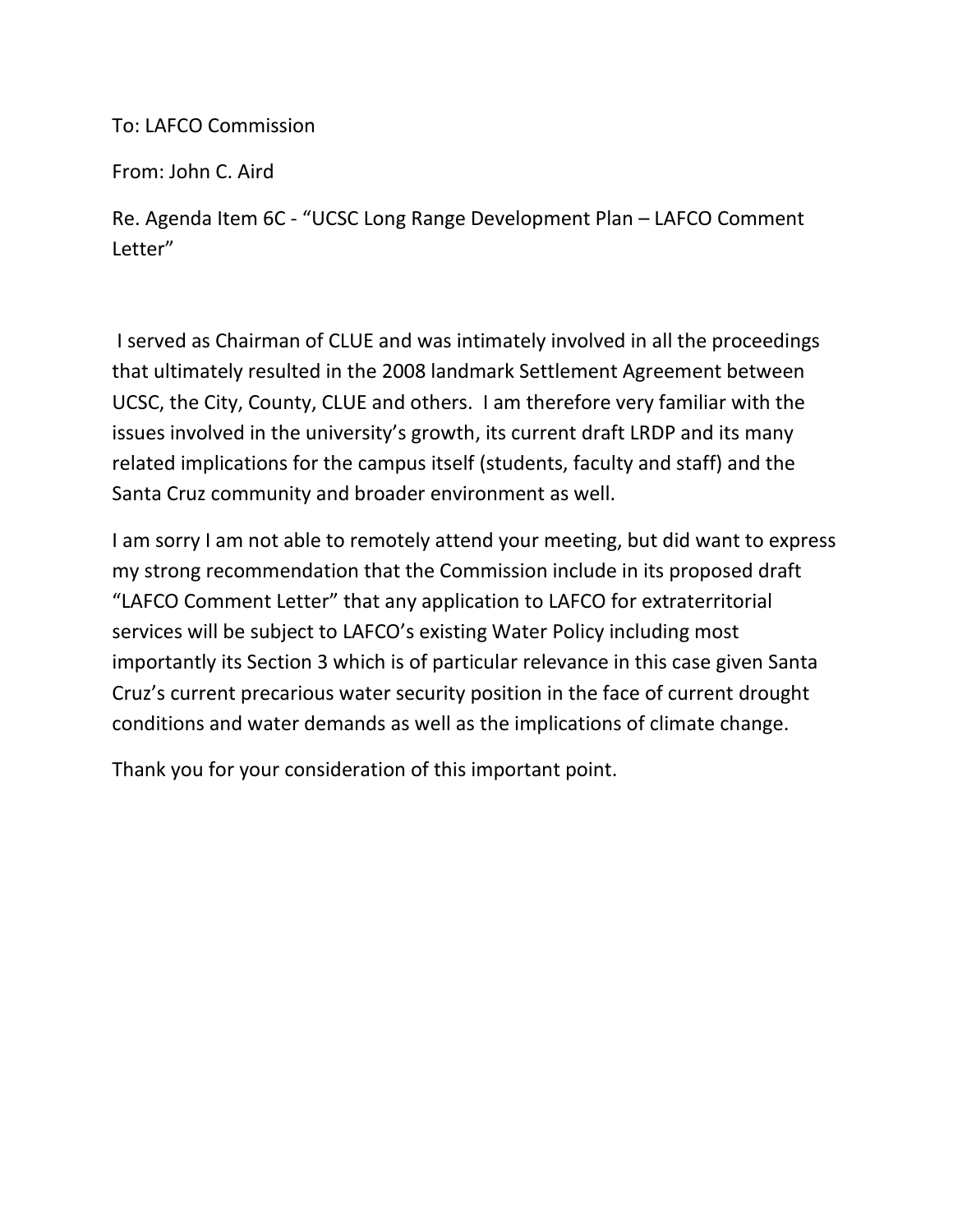## **Joe Serrano**

| Russell Weisz <russweisz1@gmail.com></russweisz1@gmail.com>   |
|---------------------------------------------------------------|
| Tuesday, June 1, 2021 9:00 AM                                 |
| LAFCO Info                                                    |
| UCSC Long Range Development Plan - LAFCO Draft Comment Letter |
|                                                               |

\*\*\*\***CAUTION:**This is an EXTERNAL email. Exercise caution. DO NOT open attachments or click links from unknown senders or unexpected email.\*\*\*\*

Dear Commissioners,

Please agree to include in the letter to UCSC that any application to LAFCO for extraterritorial services must comply with LAFCO Water Policy, This requires per section 3 **"In cases where a basin is overdrafted or existing services are not** sustainable, a boundary change proposal may be approved if there will be a net decrease in impacts on water **resources;".** Please include this requirement explicitly in the letter.

thank you, Russell Weisz 319 Laguna St, Santa Cruz, CA 95060 831 246-1770, russweisz1@gmail.com